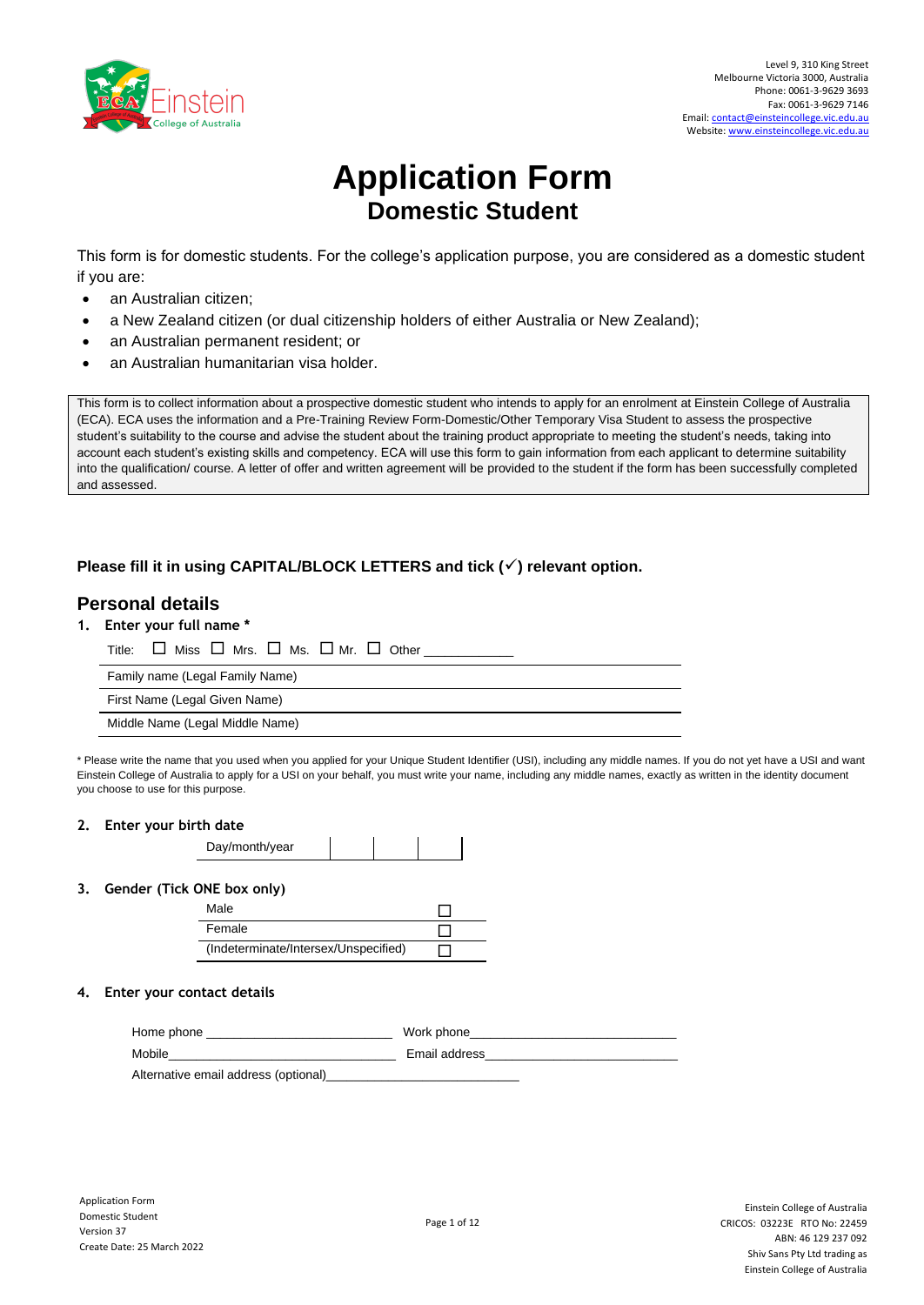

### **5. What is the address and postcode of the suburb, locality or town in which you usually live?**

| Building/property name           |
|----------------------------------|
| Flat/unit number                 |
| Street number (e.g. 5 or Lot 12) |
| Street name                      |
| Suburb, locality or town         |
| State/territory                  |
| Postcode                         |

### **6. What is your postal address (if different from above)?**

| Building/property name           |
|----------------------------------|
| Flat/unit number                 |
| Street number (e.g. 5 or Lot 12) |
| Street name                      |
| Suburb, locality or town         |
| State/territory                  |
| Postcode                         |
| Email address                    |

#### **7. Emergency Contact Details**

| Name:         |                  | Relationship: |           |  |
|---------------|------------------|---------------|-----------|--|
| Address:      |                  |               |           |  |
| Suburb:       | State/Territory: |               | Postcode: |  |
| Phone/Mobile: | Email Address:   |               |           |  |

### **Language and cultural diversity**

**8. In which country were you born?**

Australia and all and all and all and all and all and all and all and all and all and all and all and all and a Other – please specify

# **9. Do you speak a language other than English at home?**

(If more than one language, indicate the one that is spoken most often)

## No, English only

Yes, other – please specify

### **10. Are you of Aboriginal or Torres Strait Islander origin?**

(For persons of both Aboriginal and Torres Strait Islander origin, mark both 'Yes' boxes.)

| N٥                          |  |
|-----------------------------|--|
| Yes, Aboriginal             |  |
| Yes, Torres Strait Islander |  |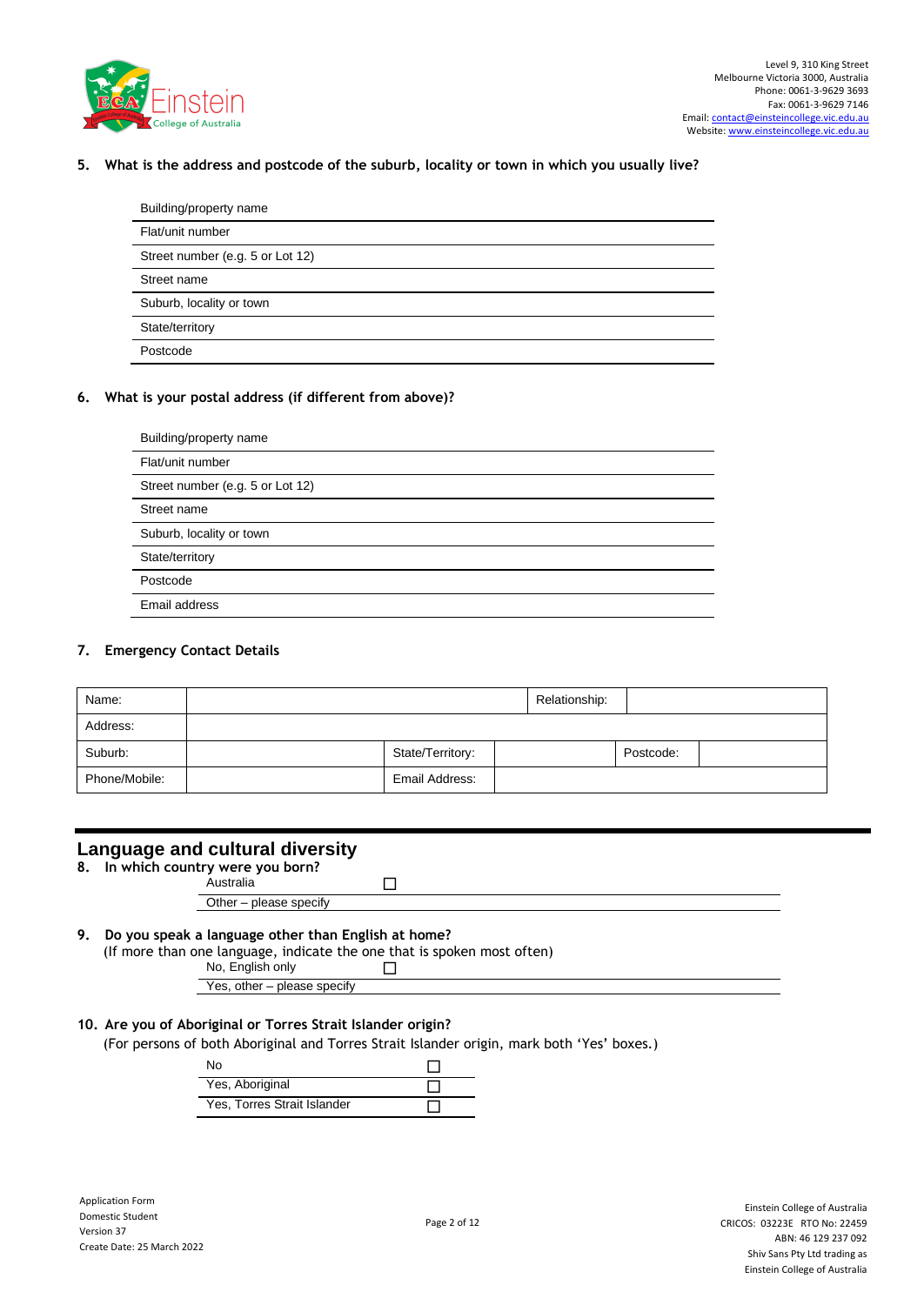

# **Disability**

**11. Do you consider yourself to have a disability, impairment or long-term condition?** 



 $\overline{\Box}$  No – Go to question 13

12. **If Yes, please indicate the areas of disability, impairment or long-term condition:** 

(You may indicate more than one area.)

| Hearing/deaf              |  |
|---------------------------|--|
| Physical                  |  |
| Intellectual              |  |
| Learning                  |  |
| Mental illness            |  |
| Acquired brain impairment |  |
| Vision                    |  |
| Medical condition         |  |
| Other                     |  |
|                           |  |

### **If you require special support, please contact 03 9629 3693**

# **Schooling**

**13. What is your highest COMPLETED school level?** (Tick ONE box only)

| Completed Year 12              |                                           |
|--------------------------------|-------------------------------------------|
| Completed Year 11              |                                           |
| Completed Year 10              |                                           |
| Completed Year 9 or equivalent |                                           |
| Year 8 or Lower                |                                           |
| Never attended school          | Never attended school – Go to Question 15 |
|                                |                                           |

**14. Are you still enrolled in secondary or senior secondary education?**

| es |  |
|----|--|
| n  |  |

### **Previous qualifications achieved**

**15. Have you SUCCESSFULLY completed any of the qualifications listed in question 16?**

Yes **Yes – go to question 16** No **No – go to question 17**

- **16. If Yes, please enter one of these Prior Education Achievement Recognition Identifiers for any applicable qualification level.**
	- **A - Australian**
	- **E - Australian equivalent**
	- **I – International**

Note: If you have multiple Prior Education Achievement Recognition Identifiers for any one qualification, use the following priority order to determine which identifier to use:

A - Australian

E - Australian equivalent

I - International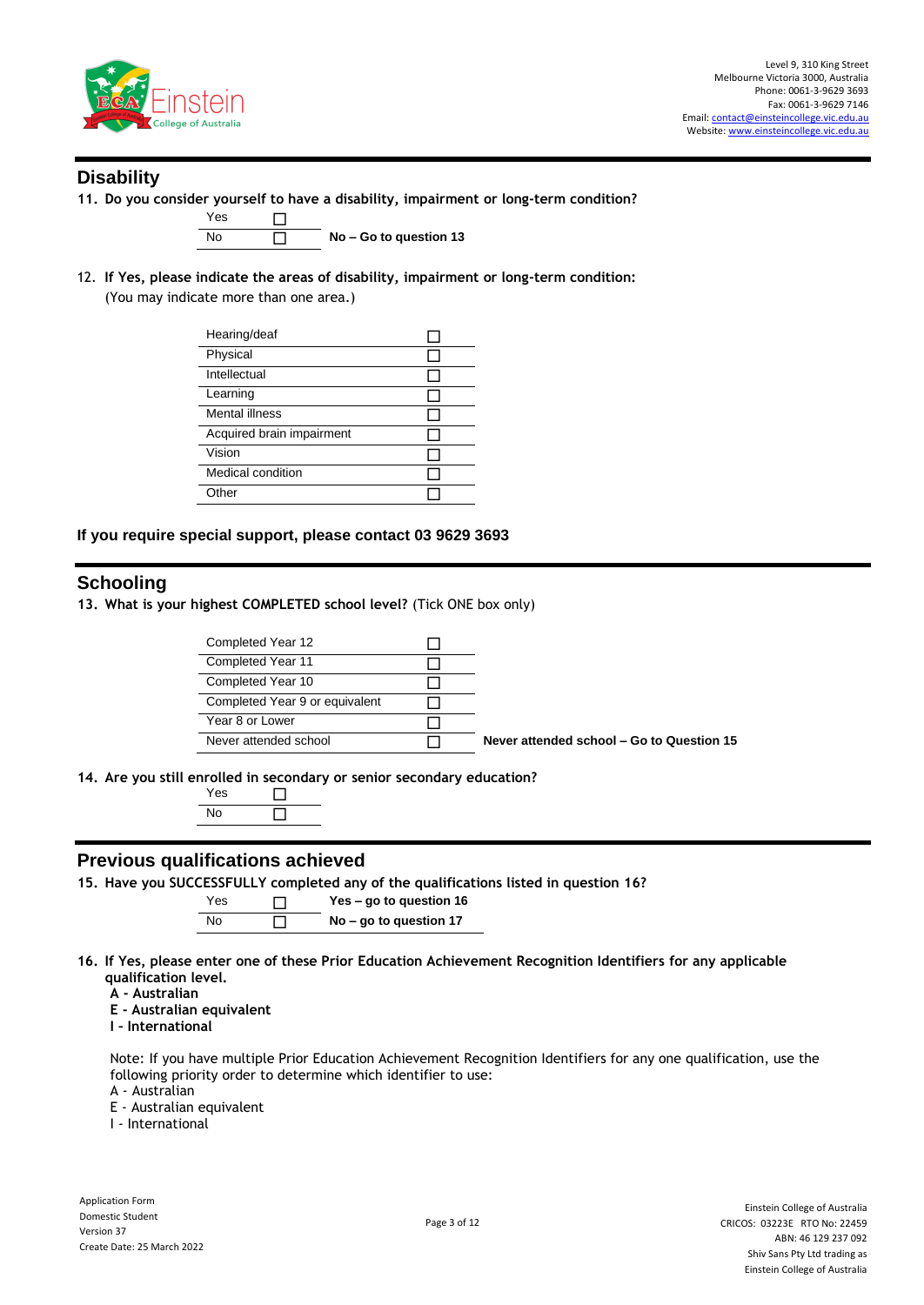

| A |  |                                                           |  |
|---|--|-----------------------------------------------------------|--|
|   |  | 008 - Bachelor Degree or Higher Degree                    |  |
|   |  | 410 - Advanced Diploma or Associate Degree                |  |
|   |  | 420 - Diploma (or Associate Diploma)                      |  |
|   |  | 511 - Certificate IV (or Advanced Certificate/Technician) |  |
|   |  | 514 - Certificate III (or Trade Certificate)              |  |
|   |  | 521 - Certificate II                                      |  |
|   |  | 524 - Certificate I                                       |  |
|   |  | 990 - Certificates other than the above                   |  |

# **Employment**

**17. Of the following categories, which BEST describes your current employment status?** (**Tick ONE box only**)

| 01 - Full-time employee                            |  |
|----------------------------------------------------|--|
| 02 - Part-time employee                            |  |
| 03 - Self-employed - not employing others          |  |
| 04 - Self-employed - employing others              |  |
| 05 - Employed - unpaid worker in a family business |  |
| 06 - Unemployed - seeking full-time work           |  |
| 07 - Unemployed - seeking part-time work           |  |
| 08 - Not employed - not seeking employment         |  |

**18. Which of the following classifications BEST describes your current or recent occupation? (Tick ONE box only) If never employed go to Question 20.**

| 1 - Managers                               |  |
|--------------------------------------------|--|
| 2 - Professionals                          |  |
| 3 - Technicians and Trade Workers          |  |
| 4 - Community and Personal Service Workers |  |
| 5 - Clerical and Administrative Workers    |  |
| 6 - Sales Workers                          |  |
| 7 - Machinery Operators and Drivers        |  |
| 8 - Labourers                              |  |
| $9 -$ Other                                |  |

### **19. Which of the following classifications BEST describes the Industry of your current or previous Employer?**

| A - Agriculture, Forestry and Fishing               |  |
|-----------------------------------------------------|--|
| B - Mining                                          |  |
| C - Manufacturing                                   |  |
| D - Electricity, Gas, Water and Waste Services      |  |
| E - Construction                                    |  |
| F - Wholesale Trade                                 |  |
| G - Retail Trade                                    |  |
| H - Accommodation and Food Services                 |  |
| I - Transport, Postal and Warehousing               |  |
| J - Information Media and telecommunications        |  |
| K - Financial and Insurance Services                |  |
| L - Rental, Hiring and real Estate Services         |  |
| M - Professional, Scientific and Technical Services |  |
| N - Administrative and Support Services             |  |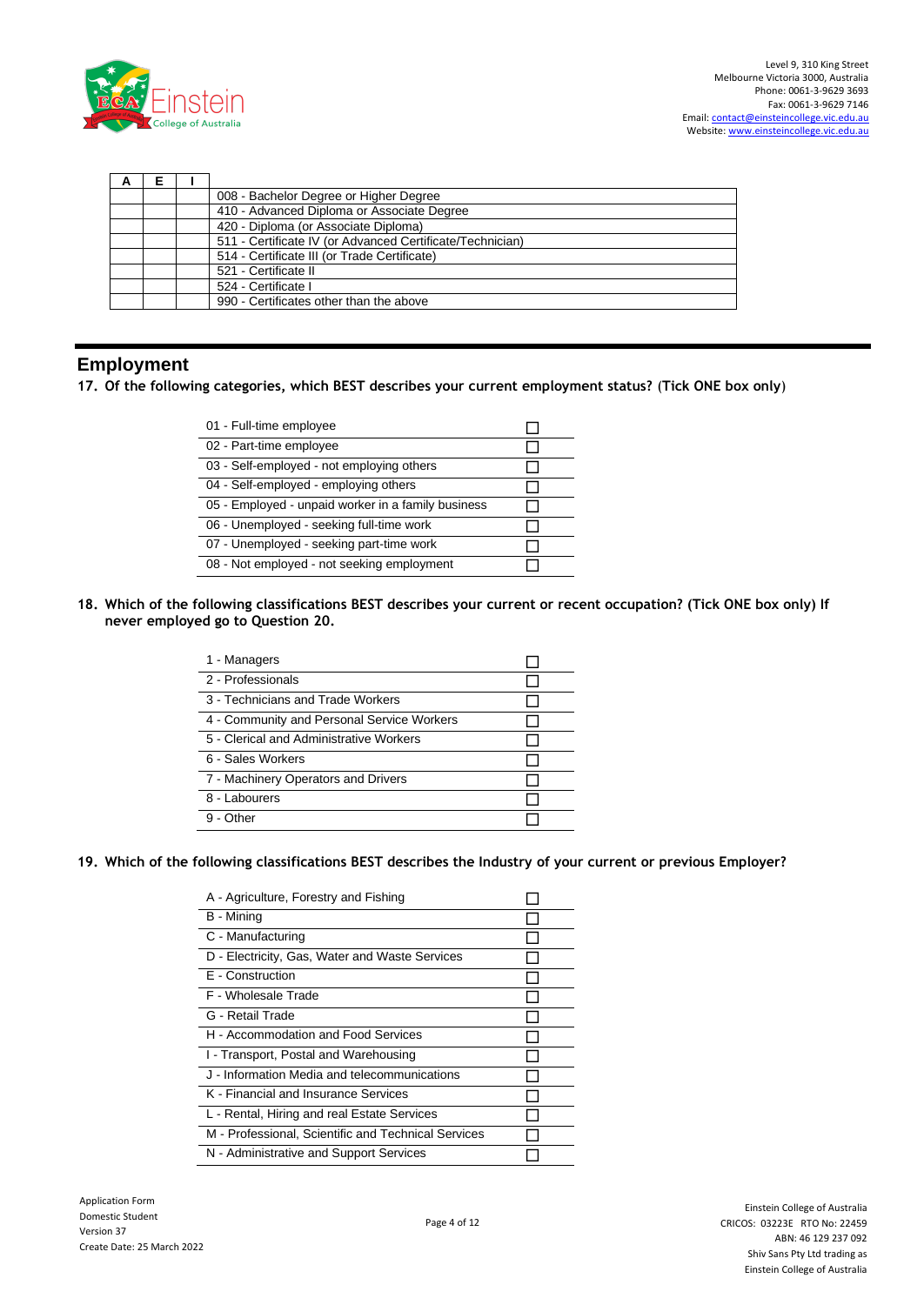

Level 9, 310 King Street Melbourne Victoria 3000, Australia Phone: 0061-3-9629 3693 Fax: 0061-3-9629 7146 Email[: contact@einsteincollege.vic.edu.au](mailto:contact@einsteincollge.vic.edu.au) Website[: www.einsteincollege.vic.edu.au](http://www.einsteincollege.vic.edu.au/)

| O - Public Administration and Safety  |  |
|---------------------------------------|--|
| P - Education and Training            |  |
| Q - Health Care and Social Assistance |  |
| R - Arts and recreation Services      |  |
| S - Other Services                    |  |

# **Study reason**

**20. Of the following categories, select the one which BEST describes the main reason you are undertaking this course/traineeship/apprenticeship (Tick ONE box only)**

| Comprapprendeesing (Tiek One box only)          |  |  |  |  |  |
|-------------------------------------------------|--|--|--|--|--|
| 01 - To get a job                               |  |  |  |  |  |
| 02 - To develop my existing business            |  |  |  |  |  |
| 03 - To start my own business                   |  |  |  |  |  |
| 04 - To try for a different career              |  |  |  |  |  |
| 05 - To get a better job or promotion           |  |  |  |  |  |
| 06 - It was a requirement of my job             |  |  |  |  |  |
| 07 - I wanted extra skills for my job           |  |  |  |  |  |
| 08 - To get into another course of study        |  |  |  |  |  |
| 12 - For personal interest or self-development  |  |  |  |  |  |
| 11 - Other reasons                              |  |  |  |  |  |
| 13 - To get skills for community/voluntary work |  |  |  |  |  |

# **Enrolment Details**

21. Have you been enrolled at Einstein College of Australia previously?  $\Box$  Yes  $\Box$  No Student No. (If known):  $\Box$ 

### **22. COURSE DETAILS**

**Please indicate the course(s) you are applying for:**

|                                |                                                           |                                                |                                  | <b>Fee for Service</b>                       |                                                  | <b>Course Start</b>                                           |
|--------------------------------|-----------------------------------------------------------|------------------------------------------------|----------------------------------|----------------------------------------------|--------------------------------------------------|---------------------------------------------------------------|
| <b>Select</b><br><b>Course</b> | <b>Course</b>                                             | <b>Course</b><br><b>Duration</b><br>(Week/Day) | <b>Tuition Fee</b><br><b>AUD</b> | <b>Enrolment Fee</b><br>(Non-<br>refundable) | <b>Materials &amp;</b><br><b>Services</b><br>Fee | <b>Date</b><br>(If you are not sure<br>provide<br>month/year) |
| <b>Short Courses</b>           |                                                           |                                                |                                  |                                              |                                                  |                                                               |
|                                | General English                                           | Min 1 Week                                     | \$179/ Week                      | \$100                                        | \$100/10<br>weeks                                |                                                               |
|                                | <b>HLTAID011 Provide First Aid</b>                        | 1 Day                                          | \$99                             | N/A                                          | N/A                                              |                                                               |
| $\Box$                         | <b>HLTAID009 Provide</b><br>cardiopulmonary resuscitation | 4 Hours                                        | \$75                             | N/A                                          | N/A                                              |                                                               |
|                                | <b>Courses Leading to Qualifications</b>                  |                                                |                                  |                                              |                                                  |                                                               |
|                                | CHC33015 Certificate III in<br><b>Individual Support</b>  | 22 Weeks                                       | \$2,500                          | \$100                                        | \$100                                            |                                                               |
| $\Box$                         | CHC43015 Certificate IV in Ageing<br>Support              | 26 Weeks                                       | \$3,500                          | \$100                                        | \$100                                            |                                                               |
|                                | CHC43115 Certificate IV in<br><b>Disability</b>           | 26 Weeks                                       | \$3,500                          | \$100                                        | \$100                                            |                                                               |
|                                | BSB50120 Diploma of Business                              | 52 Weeks                                       | \$2,500                          | \$100                                        | \$100                                            |                                                               |
| $\Box$                         | BSB60120 Advanced Diploma of<br><b>Business</b>           | 52 Weeks                                       | \$2,500                          | \$100                                        | \$100                                            |                                                               |
|                                | FNS40217 Certificate IV in<br>Accounting and Bookkeeping  | 46 Weeks                                       | \$2,500                          | \$100                                        | \$100                                            |                                                               |
|                                | FNS50217 Diploma of Accounting                            | 46 Weeks                                       | \$2,500                          | \$100                                        | \$100                                            |                                                               |
|                                | FNS60217 Advanced Diploma of<br>Accounting                | 46 Weeks                                       | \$2,500                          | \$100                                        | \$100                                            |                                                               |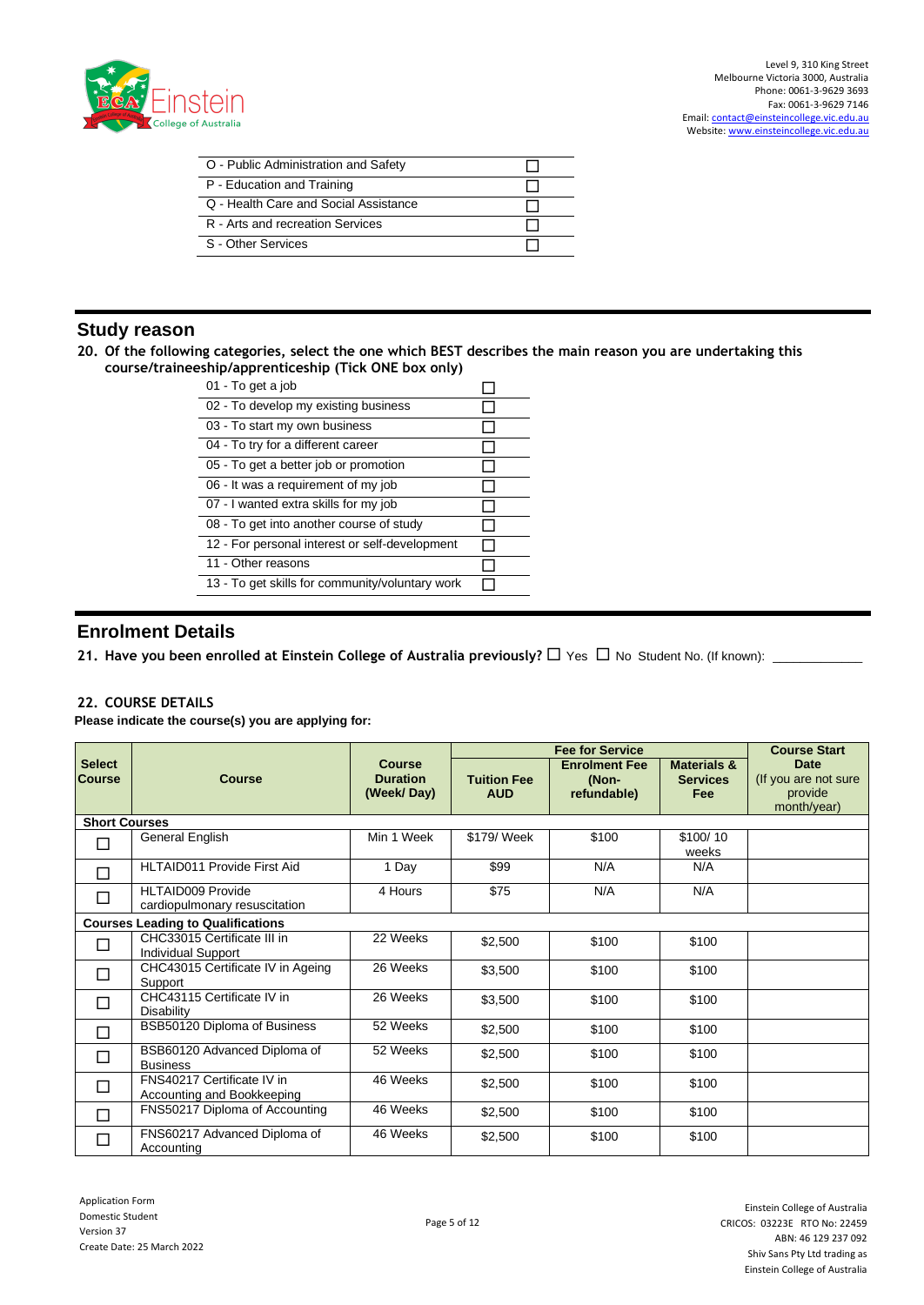

### **23. ENTRY REQUIREMENTS, PRIOR LEARNING & CAREER GOALS**

- a. Why did you choose to enrol at ECA?
- b. Why do you wish to undertake the course?
- c. Do you meet the course entry requirements?  $\Box$  Yes  $\Box$  No. Please provide details below.

\_\_\_\_\_\_\_\_\_\_\_\_\_\_\_\_\_\_\_\_\_\_\_\_\_\_\_\_\_\_\_\_\_\_\_\_\_\_\_\_\_\_\_\_\_\_\_\_\_\_\_\_\_\_\_\_\_\_\_\_\_\_\_\_\_\_\_\_\_\_\_\_\_\_\_\_\_\_

\_\_\_\_\_\_\_\_\_\_\_\_\_\_\_\_\_\_\_\_\_\_\_\_\_\_\_\_\_\_\_\_\_\_\_\_\_\_\_\_\_\_\_\_\_\_\_\_\_\_\_\_\_\_\_\_\_\_\_\_\_\_\_\_\_\_\_\_\_\_\_\_\_\_\_\_\_\_

#### **Previous qualifications achieved:**

| <b>Qualifications (Highest Qualification First)</b> | <b>Institution</b> | <b>Country</b> | Date of<br><b>Completion</b> |
|-----------------------------------------------------|--------------------|----------------|------------------------------|
|                                                     |                    |                |                              |
|                                                     |                    |                |                              |
|                                                     |                    |                |                              |

#### **Work History**

|  |  |  |  | Do you have any experience that is relevant to your chosen course? $\Box$ Yes $\Box$ No. If yes, please specify your experience. |  |  |  |  |  |
|--|--|--|--|----------------------------------------------------------------------------------------------------------------------------------|--|--|--|--|--|
|--|--|--|--|----------------------------------------------------------------------------------------------------------------------------------|--|--|--|--|--|

| Company                | Years <b>、</b><br>service<br>ΩT |  |
|------------------------|---------------------------------|--|
|                        |                                 |  |
| <b>Docitic</b><br>itle |                                 |  |

#### **Language, Literacy and Numeracy (LLN)**

Are you willing to complete a Language, Literacy and Numeracy (LLN) assessment by the College?  $\Box$  Yes  $\Box$  No

Do you intend to request for a Credit Transfer of Recognition of Prior Learning (RPL)?  $\Box$  Yes  $\Box$  No. If yes, please fill in a Credit Transfer or Recognition of Prior Learning Application Form. This is available from Student Services.

Do you have digital capability to participate in online training?  $\Box$  Yes  $\Box$  No

Do you have access to relevant technology and understand the minimum IT requirements?  $\Box$  Yes  $\Box$  No

d. What do you expect to achieve after completion of the course?

e. What is your career plan?

#### **24. Job Services Provider Details (JSP) (If Applicable)**

| Job Services Provider (JSP)/AGENT DETAILS. Please stamp (if | Where should we send the notification of your application result? |
|-------------------------------------------------------------|-------------------------------------------------------------------|
| applicable)                                                 | $\Box$ My Contact Details $\Box$ Agent/JSP                        |
|                                                             |                                                                   |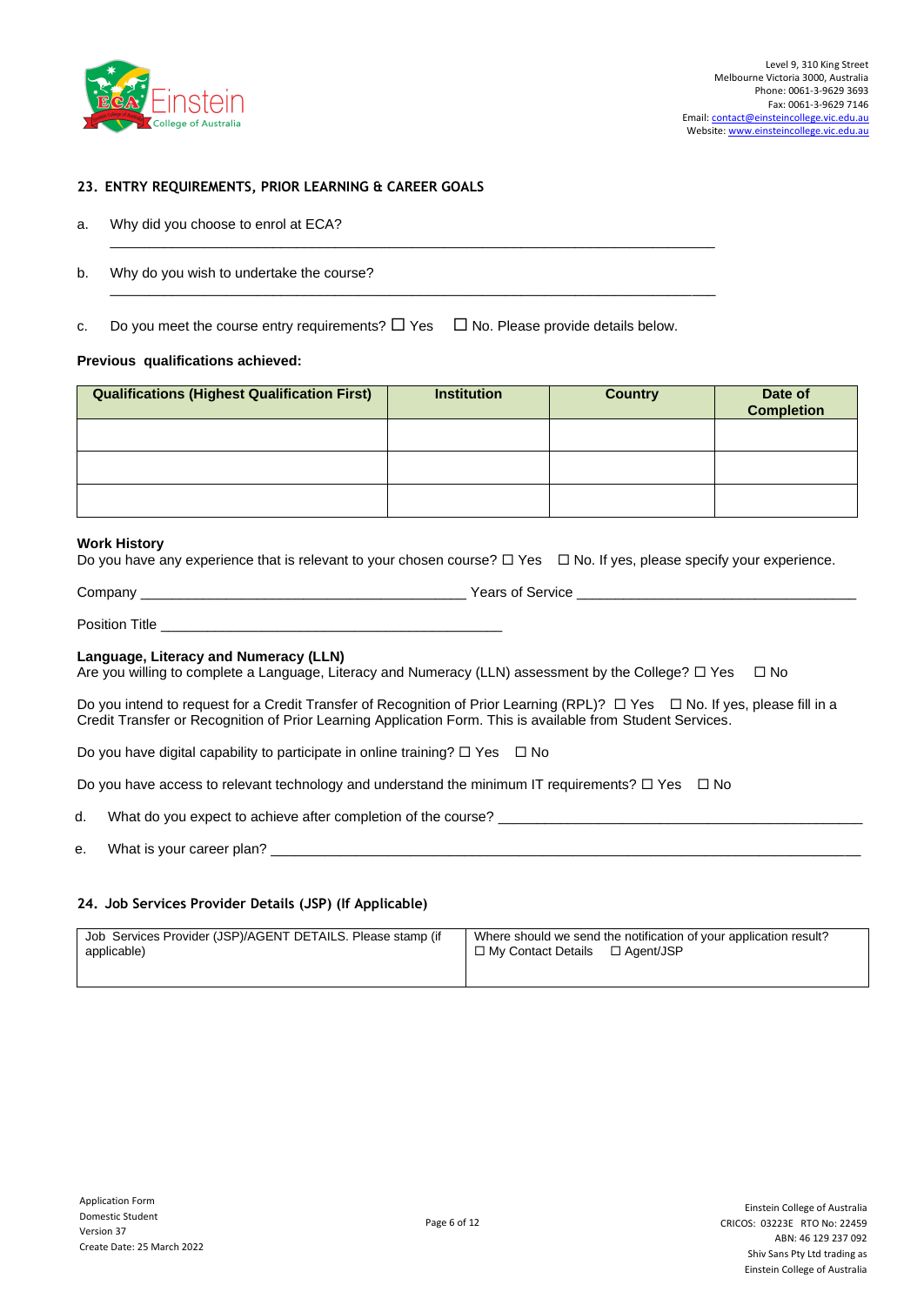

# **Victorian Student Number**

To be completed by all students aged up to 24 years.

Since 2009 in schools and since 2011 for vocational education and training (VET) organisations and Adult Community Education providers, a Victorian Student Number (VSN) has been allocated upon enrolment to each individual student aged up to 24 years.

Students must report their VSN on all subsequent enrolments at a Victorian school or training organisation. In particular, all students who are currently enrolled in either a VET provider or a Victorian school (including those already participating in a VET in schools program) should obtain their VSN from their current education or training organisation and report their VSN on this enrolment form.

Students who are enrolling for the first time since the VSN was introduced will get a new VSN.

…………………………………………………………………………………………………………………………………………

…………………………………………………………………………………………………………………………………… …………………………………………………………………………………………………………………………………… ……………………………………………………………………………………………………………………………………

### **25. Enter your Victorian Student Number (VSN)**

No more questions if you provided your VSN.

**26. Have you attended any Victorian school since 2009, or done any training with a vocational education and training (VET) registered training organisation or an Adult and Community Education provider in Victoria since 2011?**

 $\Box$  No - I have not attended a Victorian school since 2009 or a TAFE or other VET training provider since the beginning of 2011.

No more questions if you answer No above

□ Yes - I have attended a Victorian school since 2009:

Most recent Victorian school attended

and / or

 $\Box$  Yes - I have participated in training at a TAFE or other training organisation since the beginning of 2011 List the most recent training organisations with which you have participated in training in Victoria since 2011 (List up to 3 training organisations)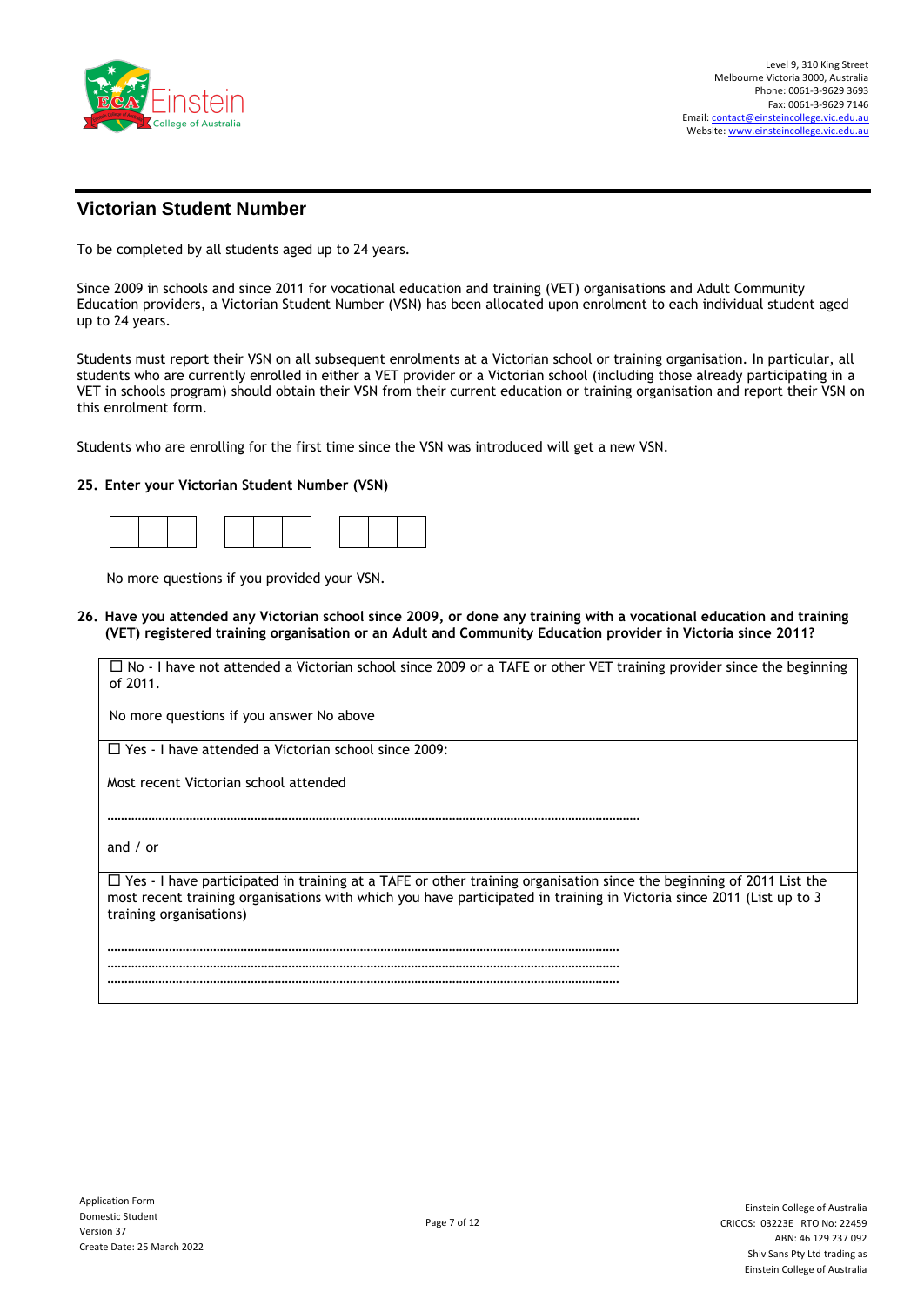

### **Unique Student Identifier**

From 1 January 2015, we [Einstein College of Australia] can be prevented from issuing you with a nationally recognised VET qualification or statement of attainment when you complete your program if you do not have a Unique Student Identifier (USI). If you have not yet obtained a USI, you can apply for it directly at<http://www.usi.gov.au/create-your-USI/> on computer or mobile device.

### **27. Enter your Unique Student identifier (if you already have one)**

# **USI application through your RTO (if you do not already have one) Application for Unique Student Identifier (USI)**

If you would like us [Einstein College of Australia] to apply for a USI on your behalf you must authorise us to do so and declare that you have read the privacy information at Australian Government USI. You must also provide some additional information as noted at the end of this form so that we can apply for a USI on your behalf. **I [NAME]** 

…………………………………………………………………………………………………………………………………………………………………………authorise Einstein College of Australia to apply pursuant to sub-section 9(2) of the Student Identifiers Act 2014, for a USI on my behalf.

 $\Box$  I have read and I consent to the collection, use and disclosure of my personal information (which may include sensitive information) pursuant to the information detailed at Australian Government USI, and NCVER policies, procedures and protocols published on NCVER's website.

Town/City of Birth \_

(please write the name of the Australian or overseas town or city where you were born)

We will also need to verify your identity to create your USI.

Please provide details for one of the forms of identity below.

Please ensure that the name written in 'Personal Details' section is exactly the same as written in the document you provide below.

1. Australian Driver Licence

| State:<br>Licence Number: |
|---------------------------|
|---------------------------|

2. Medicare Card

|              | Medicare card number                |                                                                   |  |  |  |
|--------------|-------------------------------------|-------------------------------------------------------------------|--|--|--|
|              |                                     | Individual reference number (next to your name on Medicare card): |  |  |  |
|              | Card colour: (select which applies) |                                                                   |  |  |  |
| Green        |                                     | $\Box$ Expiry date ______/_____ (format MM/YYYY)                  |  |  |  |
| (month/year) |                                     |                                                                   |  |  |  |
| Yellow       |                                     | $\Box$ Blue $\Box$ Expiry date __/____/______ (format DD/MM/YYYY) |  |  |  |
|              | (day/month/year)                    |                                                                   |  |  |  |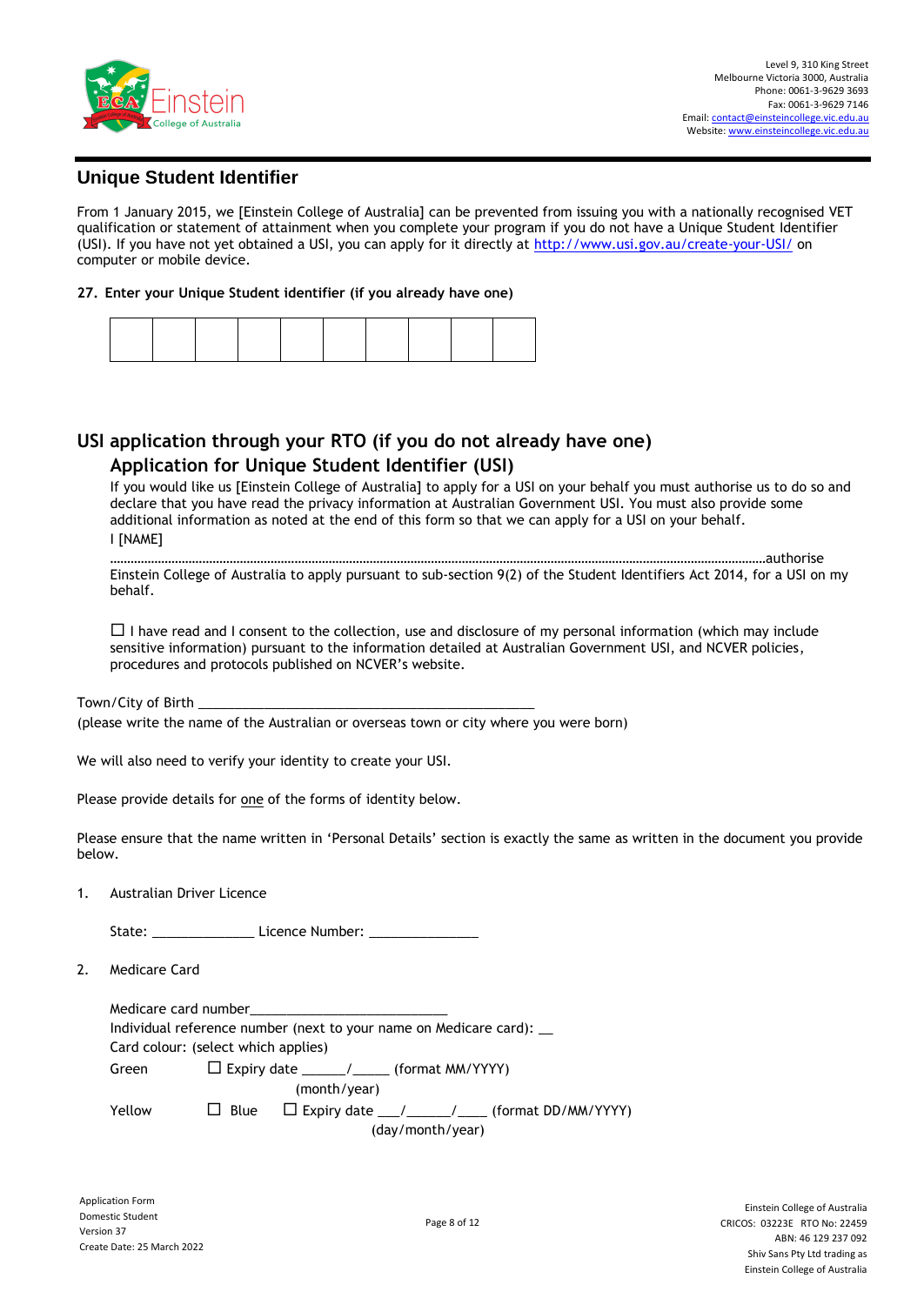

3. Australian Birth Certificate

State/Territory\_\_\_\_\_\_\_\_\_\_\_\_\_\_

Details vary according to State/Territory (see note above)

4. Australian Passport

Passport number

5. Non-Australian Passport (with Australian Visa)

Passport number \_\_\_\_\_\_\_\_\_\_\_\_\_\_\_\_\_\_\_\_\_\_\_\_\_ Country of issue\_\_\_\_\_\_\_\_\_\_\_\_\_\_\_\_\_\_\_\_\_\_

- 6. Immicard
	- Immicard Number \_\_\_\_\_\_\_\_\_\_\_\_\_\_\_\_\_\_\_\_\_\_\_\_\_\_\_\_\_\_\_\_\_\_\_\_\_\_\_\_
- 7. Citizenship Certificate

Stock number \_\_\_\_\_\_\_\_\_\_\_\_\_\_\_\_\_\_\_\_\_\_\_\_\_\_\_Acquisition date \_\_\_\_/\_\_\_\_\_\_/\_\_\_\_

(day/month/year)

8. Certificate of Registration by Descent

Acquisition date \_\_\_\_\_/\_\_\_\_\_\_/\_\_\_\_\_\_ (day/month/year)

In accordance with section 11 of the *Student Identifiers Act 2014*, Einstein College of Australia will securely destroy personal information which we collect from individuals solely for the purpose of applying for a USI on their behalf as soon as practicable after we have made the application or the information is no longer needed for that purpose.

The Australian Skills Quality Authority (ASQA) requires students/clients information to be reported under the Australian Vocational Education and Training Management Information Statistical Standards (AVETMISS). For ASQA audit purposes, we will retain this information until the information is no longer needed. The privacy of your information will be maintained by the college as per the College's Privacy Policy and Procedures.

# **Payment**

A request for payment or tuition and other fees will be made if you receive a letter of offer. Payment of fees will need to be made to Einstein College of Australia. Please make your payment by bank cheque, credit card, telegraphic transfer or direct deposit into our account. Einstein College of Australia has no obligation until funds are cleared and an official receipt is issued.

Einstein College of Australia accepts payment of no more than \$1,500 from each individual student prior to the commencement of the course. Following course commencement, it may require payment of additional fees in advance from the student but only such that at any given time, the total amount required to be paid which is attributable to tuition or other services yet to be delivered to the student does not exceed \$1,500.

# **Feedback**

How did you hear about Einstein College of Australia:

 $\Box$  Relative/Friend  $\Box$  Internet  $\Box$  Social Media  $\Box$  Agent/JSA  $\Box$ Centrelink  $\Box$  Other Please specify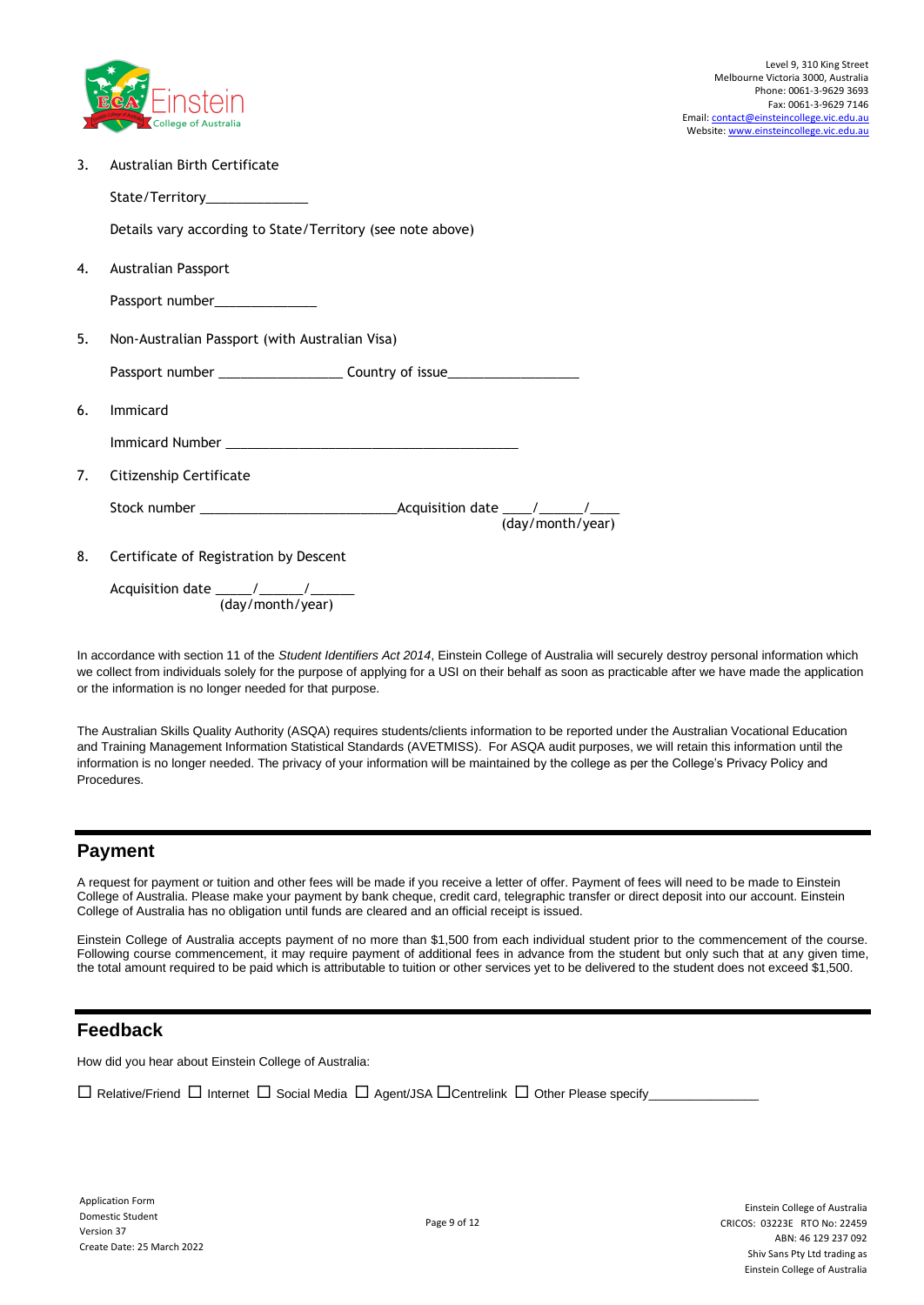

# **Photographs and Testimonials Consent and Release**

### **Please read the following statements:**

Einstein College of Australia has the right to take or use my photographs and testimonials and to use them in any and all media worldwide including online, now and hereafter known, for Marketing purposes.

I hereby release to Einstein College of Australia all rights to exhibit my photograghs and testimonials in print and electronic forms publicly or privately. I waive any rights, claims or interest I may have to control the use of my identity in the photographs and testimonials and agree that any use described herein may be made without compensation or my additional consideration.

Please tick  $(√)$  the relevant box in relation to the above statements.

I, the undersigned,

 $\square$  consent to and agree with the above statements.

**do not** consent to and agree with the above statements.

# **Privacy Statement & Applicant Declaration**

### **Victorian Government VET Student Enrolment Privacy Notice**

The Victorian Government, through the Department of Education and Training (the Department), develops, monitors and funds vocational education and training (VET) in Victoria. The Victorian Government is committed to ensuring that Victorians have access to appropriate and relevant VET services. Any personal information collected by the Department for VET purposes is protected in accordance with the Privacy and Data Protection Act 2014 (Vic) and the Health Records Act 2001 (Vic).

#### **Collection of your data**

Einstein College of Australia is required to provide the Department with student and training activity data. This includes personal information collected in the Einstein College of Australia enrolment form and unique identifiers such as the Victorian Student Number (VSN) and the Commonwealth's Unique Student Identifier (USI).

Einstein College of Australia provides data to the Department in accordance with the Victorian VET Student Statistical Collection Guidelines, available at DET website.

#### **Use of your data**

The Department uses student and training data, including personal information, for a range of VET purposes including administration, monitoring and planning, including interaction between the Department and Student where appropriate. The data may also be subjected to data analytics, which seek to determine the likelihood of certain events occurring (such as program or subject completion), which may be relevant to the services provided to the student.

#### **Disclosure of your data**

As necessary and where lawful, the Department may disclose VET data, including personal information, to its contractors, other government agencies, professional bodies and/or other organisations for VET-related purposes. In particular, this includes disclosure of VET student and training data to the Commonwealth and the National Centre for Vocational Education Research (NCVER).

#### **Legal and Regulatory**

The Department's collection and handling of enrolment data and VSNs is authorised under the Education and Training Reform Act 2006 (Vic). The Department is also authorised to collect and handle USIs in accordance with the Student Identifiers Act 2014 (Cth) and the Student Identifiers Regulation 2014 (Cth).

#### **Survey participation**

You may be contacted to participate in a survey conducted by NCVER or a Department-endorsed project, audit or review relating to your training. This provides valuable feedback on the delivery of VET programs in Victoria. Please note you may opt out of the NCVER survey at the time of being contacted.

#### **Consequences of not providing your information**

Failure to provide your personal information may mean that it is not possible for you to enrol in VET and/or to obtain a Victorian Government VET subsidy.

#### **Access, correction and complaints**

You have the right to seek access to or correction of your own personal information. You may also complain if you believe your privacy has been breached. For further information, please contact Einstein College of Australia's Privacy Officer in the first instance by phone [03-9629 3693] or email [contact@einsteincollege.vic.edu.au].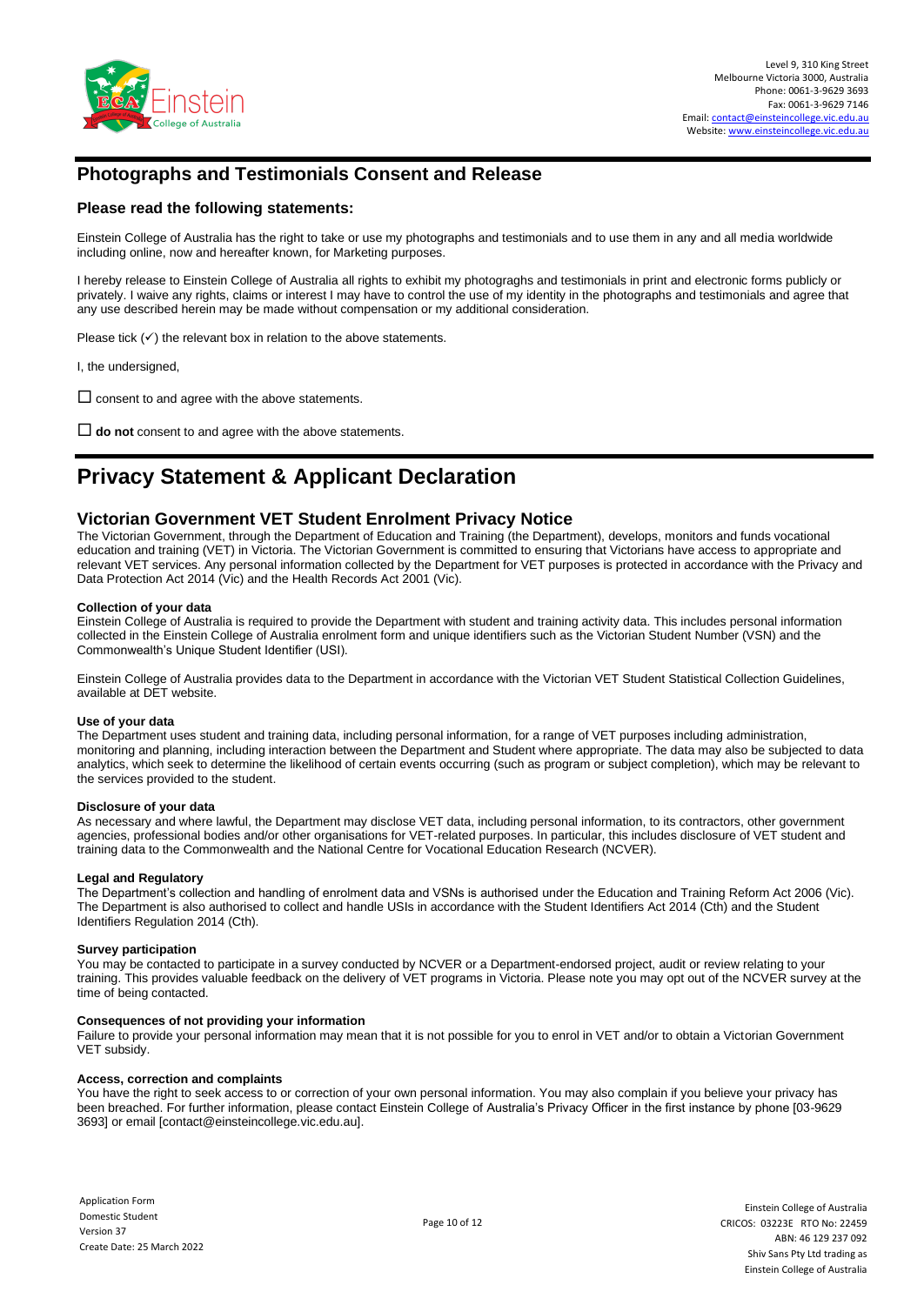

#### **Further information**

For further information about the way the Department collects and handles personal information, including access, correction and complaints, go to Victorian State Government Education and Training website. For further information about Unique Student Identifiers, including access, correction and complaints, go to Australian Government USI website.

### **Additional Privacy Notice**

Under the *Data Provision Requirements 2012*, **Einstein College of Australia** is required to collect personal information about you and to disclose that personal information to the National Centre for Vocational Education Research Ltd (NCVER).

Your personal information (including the personal information contained on this enrolment form and your training activity data) may be used or disclosed by **Einstein College of Australia** for statistical, regulatory and research purposes. **Einstein College of Australia** may disclose your personal information for these purposes to third parties, including:

- School if you are a secondary student undertaking VET, including a school-based apprenticeship or traineeship;
- Employer if you are enrolled in training paid by your employer;
- Commonwealth and State or Territory government departments and authorised agencies;
- NCVER;
- Organisations conducting student surveys; and
- Researchers.

Personal information disclosed to NCVER may be used or disclosed for the following purposes:

- Issuing statements of attainment or qualification, and populating authenticated VET transcripts;
- facilitating statistics and research relating to education, including surveys;
- understanding how the VET market operates, for policy, workforce planning and consumer information; and
- administering VET, including programme administration, regulation, monitoring and evaluation.

You may receive an NCVER student survey which may be administered by an NCVER employee, agent or third party contractor. You may opt out of the survey at the time of being contacted.

NCVER will collect, hold, use and disclose your personal information in accordance with the *Privacy Act 1988* (Cth), the VET Data Policy and all NCVER policies and protocols (including those published on NCVER's website a[t www.ncver.edu.au\)](http://www.ncver.edu.au/).

#### **Additional Statements**

The information collectedin this form is for the purpose of processing your application withthe Einstein College of Australia. The information will be held by the Collegein accordance with its Privacy Policy and Procedures and maybe accessed and used by people employed/ engaged by the College.

The information maybe made available to government departments and agenciesin relation to the College's obligations under law including the Australian Skills Quality Authority (ASQA) reported under the Australian Vocational Education and Training Management Information Statistical Standards (AVETMISS).

You have a right to access and correct your personal information in accordance with privacy legislation and the College's Privacy Policy and Procudures. For more information in relation to how student information may be used or disclosed please access the College's Privacy Policy at: <https://www.einsteincollege.vic.edu.au/pdfs/Privacy.pdf>

### **Applicant Declaration and Consent**

I declare that the information I have provided to the best of my knowledge is true and correct.

I declare that the information provided by me in this Application Form, is correct. I confirm that I have read, fully understand, and accept the College's TERMS AND CONDITIONS and Policies and Procedures available on the College's website, and agree to be bound by them including the Fee and Refund Policy, and that I have the financial capacity to meet tuition fees and agree to pay fees as they become due.

I acknowledge that I have read the Victorian Government's VET Student Enrolment Privacy Notice.

I consent to the collection, use and disclosure of my personal information in accordance with the Privacy Notices above.

# **APPLICANT SIGNATURE:** [or electronic acknowledgement] \_\_\_\_\_\_\_\_\_\_\_\_\_\_\_\_\_\_\_\_\_\_\_\_\_\_\_\_\_

#### **APPLICANT NAME:** \_\_\_\_\_\_\_\_\_\_\_\_\_\_\_\_\_\_\_\_\_\_\_\_\_\_\_\_\_\_\_\_\_\_\_\_\_\_\_\_\_\_\_\_\_\_\_\_\_\_\_\_\_\_\_\_\_\_\_\_\_

**DATE**: \_\_\_\_\_\_\_\_\_\_\_\_\_\_\_\_\_\_\_\_\_\_\_